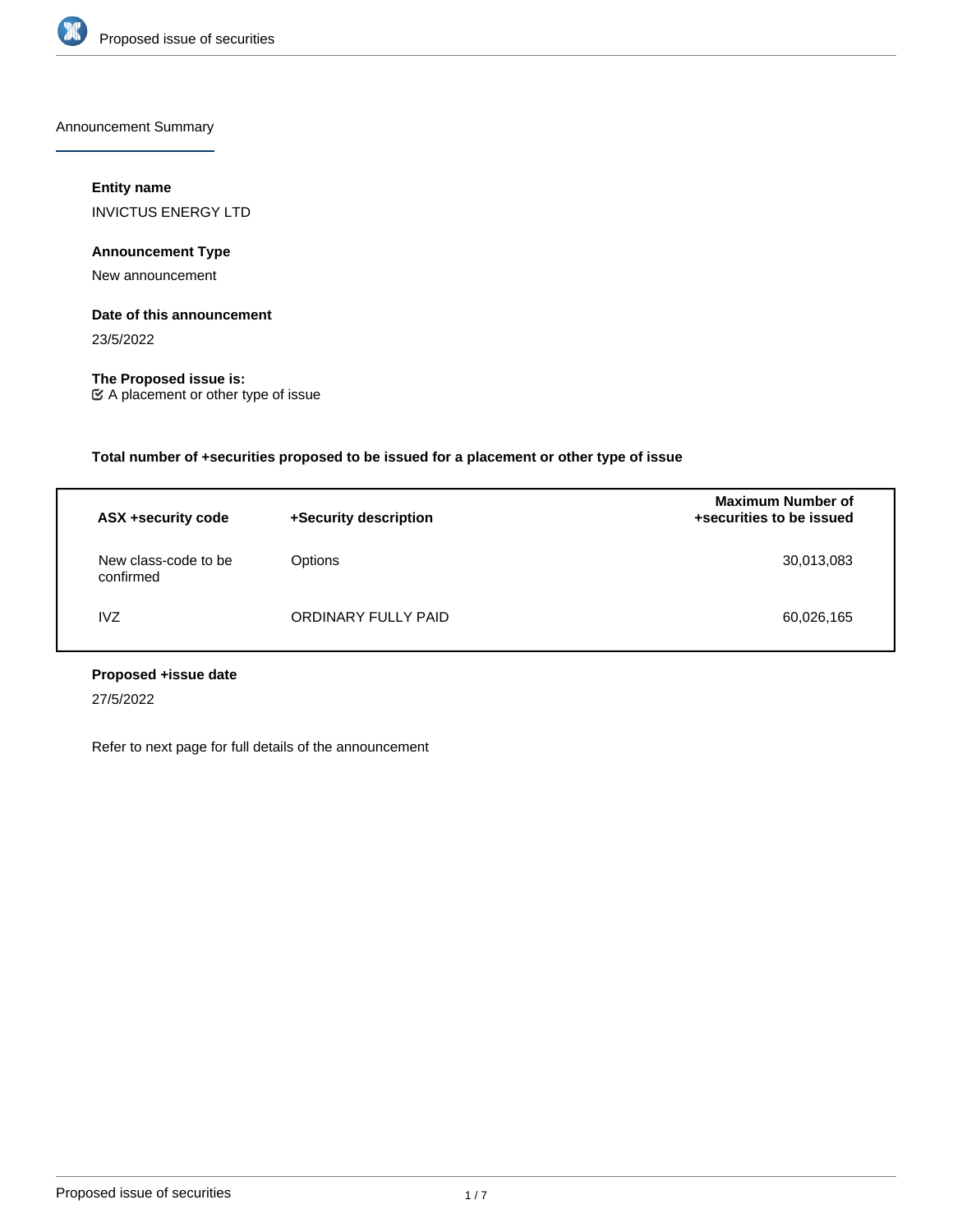

#### Part 1 - Entity and announcement details

#### **1.1 Name of +Entity**

INVICTUS ENERGY LTD

We (the entity named above) give ASX the following information about a proposed issue of +securities and, if ASX agrees to +quote any of the +securities (including any rights) on a +deferred settlement basis, we agree to the matters set out in Appendix 3B of the ASX Listing Rules.

If the +securities are being offered under a +disclosure document or +PDS and are intended to be quoted on ASX, we also apply for quotation of all of the +securities that may be issued under the +disclosure document or +PDS on the terms set out in Appendix 2A of the ASX Listing Rules (on the understanding that once the final number of +securities issued under the +disclosure document or +PDS is known, in accordance with Listing Rule 3.10.3C, we will complete and lodge with ASX an Appendix 2A online form notifying ASX of their issue and applying for their quotation).

**1.2 Registered Number Type**

**Registration Number**

ABN

21150956773

**1.3 ASX issuer code**

IVZ

# **1.4 The announcement is**

New announcement

## **1.5 Date of this announcement**

23/5/2022

**1.6 The Proposed issue is:**

 $\mathfrak{C}$  A placement or other type of issue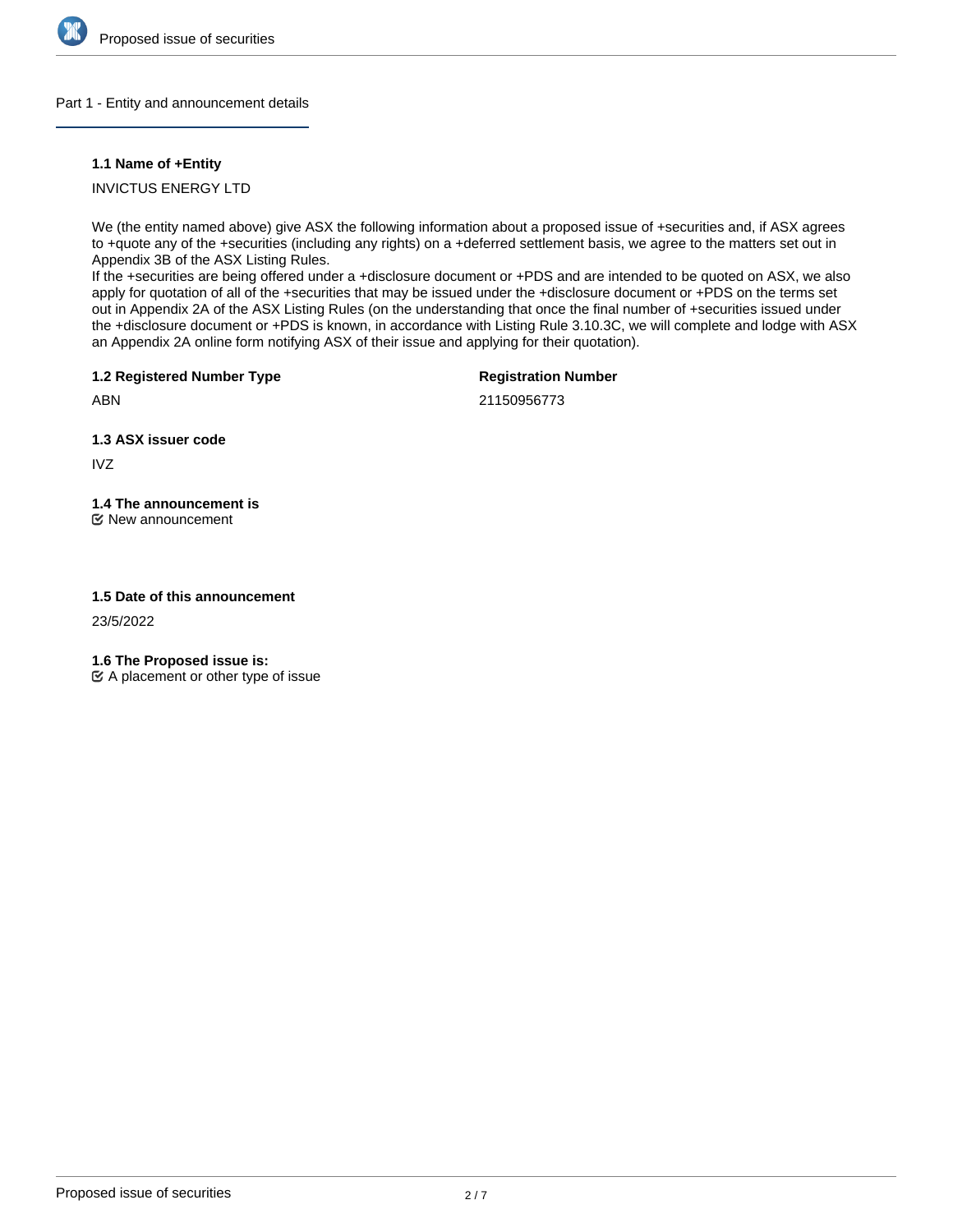

Part 7 - Details of proposed placement or other issue

Part 7A - Conditions

**7A.1 Do any external approvals need to be obtained or other conditions satisfied before the placement or other type of issue can proceed on an unconditional basis?** Yes

7A.1a Conditions

**Approval/Condition** +Security holder approval

30/6/2022

**Date for determination**

**Is the date estimated or actual?** Estimated

**\*\* Approval received/condition met?**

#### **Comments**

Shareholder Approval is only being sort of 3,278,570 of the total placement announced. A total of 56,747,595 will be issued without shareholder approval as soon as settlement has been completed.

Part 7B - Issue details

**Is the proposed security a 'New class' (+securities in a class that is not yet quoted or recorded by ASX) or an 'Existing class' (additional securities in a class that is already quoted or recorded by ASX)?** Existing class

**Will the proposed issue of this +security include an offer of attaching +securities?** Yes

Details of +securities proposed to be issued

#### **ASX +security code and description**

IVZ : ORDINARY FULLY PAID

### **Number of +securities proposed to be issued**

60,026,165

#### **Offer price details**

**Are the +securities proposed to be issued being issued for a cash consideration?** Yes

**In what currency is the cash consideration being paid?**

**What is the issue price per**

**+security?**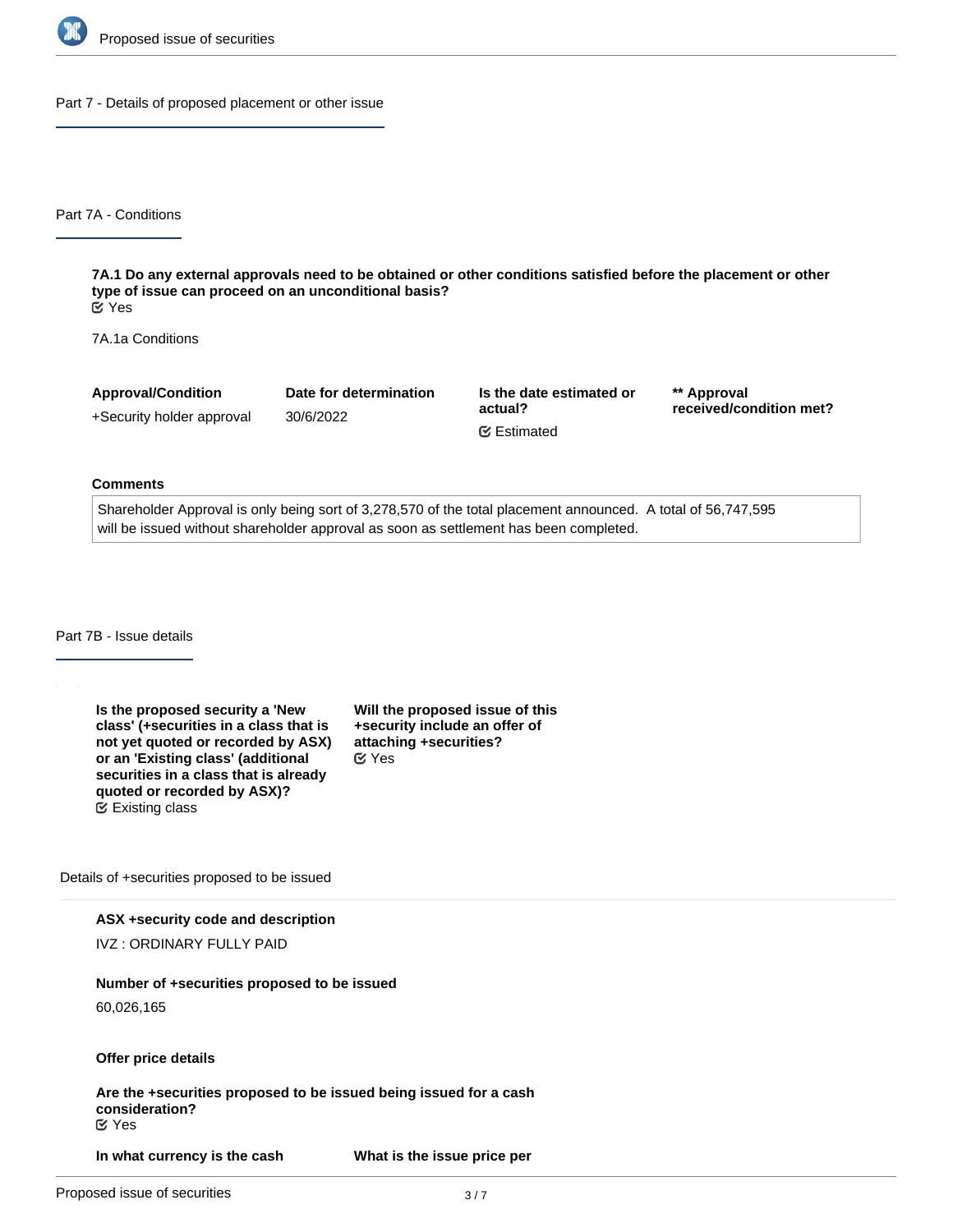

AUD - Australian Dollar

**Will these +securities rank equally in all respects from their issue date with the existing issued +securities in that class?** Yes

**+security?** AUD 0.20000

#### Attaching +Security

**Is the proposed attaching security a 'New class' (+securities in a class that is not yet quoted or recorded by ASX) or an 'Existing class' (additional +securities in a class that is already quoted or recorded by ASX)?** Attaching +Security - New class (+securities in a class that is not yet quoted or recorded by ASX) **Details of attaching +securities proposed to be issued ISIN Code (if Issuer is a foreign company and +securities are non CDIs) Have you received confirmation from ASX that the terms Will the entity be seeking quotation of the 'new' class of of the proposed +securities are appropriate and equitable under listing rule 6.1? +securities on ASX? ASX +security code** New class-code to be confirmed **+Security description Options** Yes No New class

#### **+Security type**

**Options** 

#### **Number of +securities proposed to be issued**

30,013,083

#### **Offer price details**

**Are the +securities proposed to be issued being issued for a cash consideration? K** No

#### **Please describe the consideration being provided for the +securities**

Free attaching options on 1-for-2 basis

## **Please provide an estimate of the AUD equivalent of the consideration being provided for the +securities** 0.030000

**Will all the +securities issued in this class rank equally in all respects from their issue date?**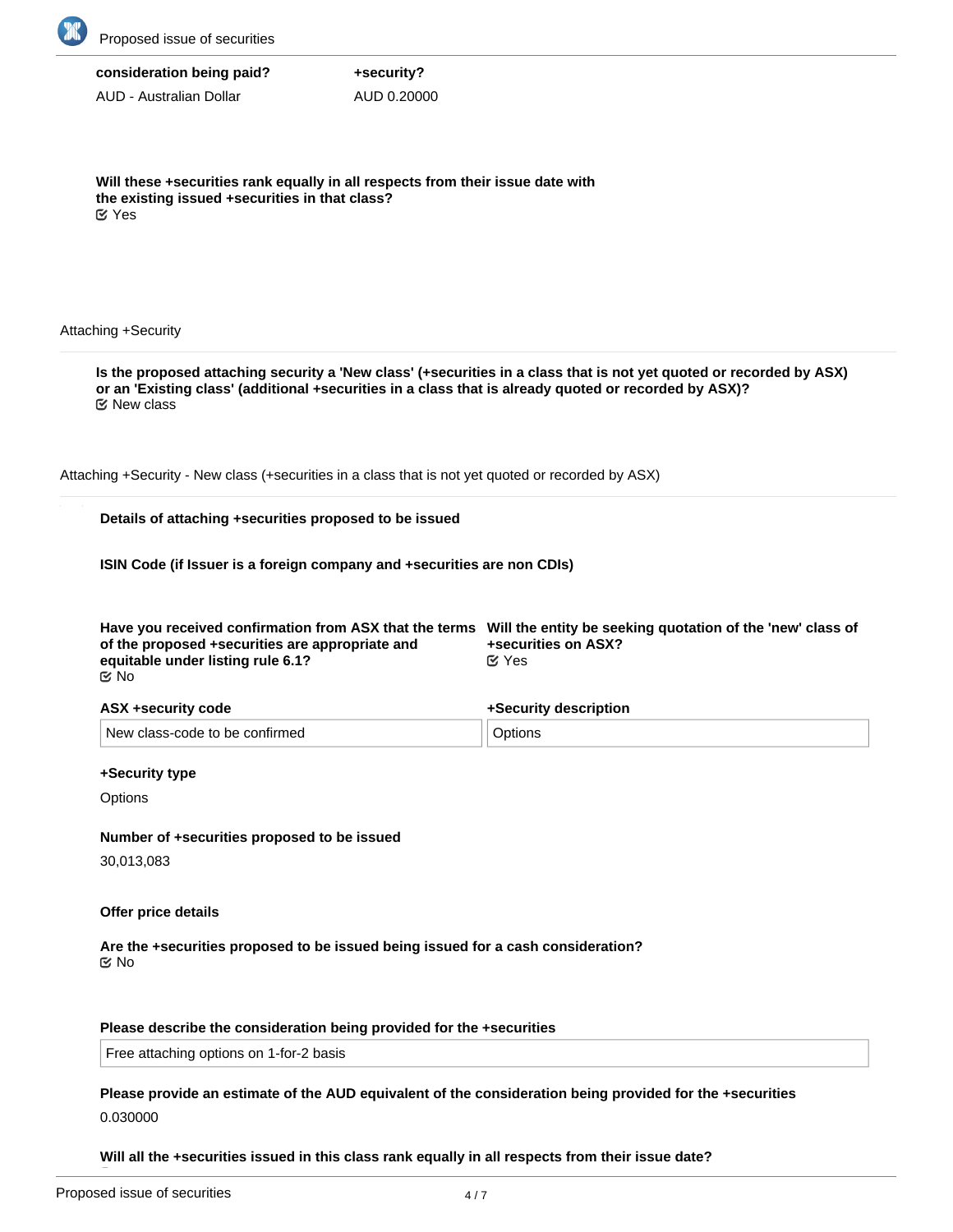

Yes

Options details

**+Security currency** AUD - Australian Dollar **Exercise price** AUD 0.3500 **Expiry date** 11/7/2023 **Details of the type of +security that will be issued if the option is exercised** IVZ : ORDINARY FULLY PAID **Number of securities that will be issued if the option is exercised** 30,013,083

**Please provide a URL link for a document lodged with ASX setting out the material terms of the +securities proposed to be issued or provide the information by separate announcement.**

Refer ASX announcement dated 23 May 2022

Part 7C - Timetable

**7C.1 Proposed +issue date** 27/5/2022

Part 7D - Listing Rule requirements

**7D.1 Has the entity obtained, or is it obtaining, +security holder approval for the entire issue under listing rule 7.1?** No

**7D.1b Are any of the +securities proposed to be issued without +security holder approval using the entity's 15% placement capacity under listing rule 7.1?** Yes

**7D.1b ( i ) How many +securities are proposed to be issued without security holder approval using the entity's 15% placement capacity under listing rule 7.1?**

38,037,129

**7D.1c Are any of the +securities proposed to be issued without +security holder approval using the entity's additional 10% placement capacity under listing rule 7.1A (if applicable)?** Yes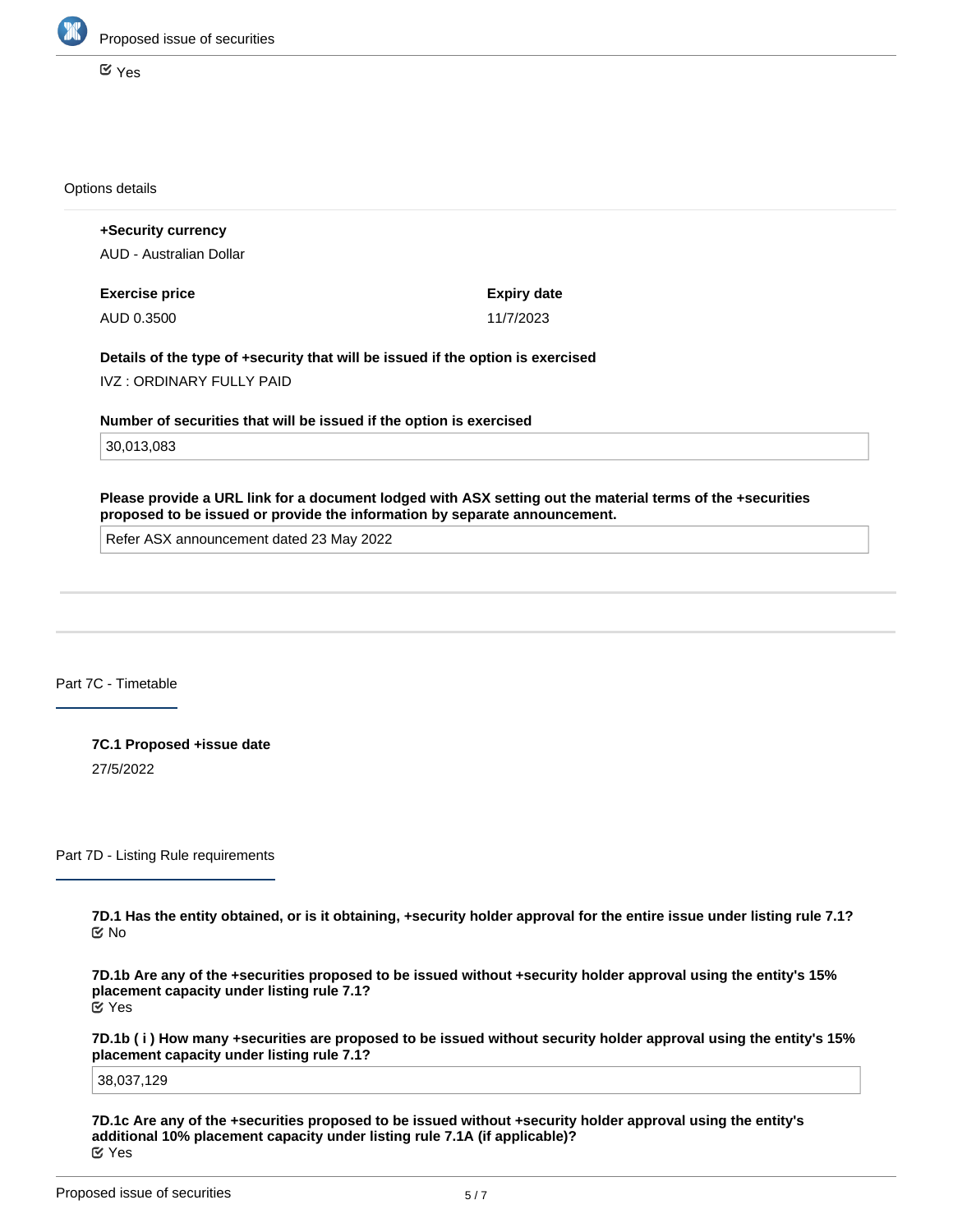

**7D.1c ( i ) How many +securities are proposed to be issued without +security holder approval using the entity's additional 10% placement capacity under listing rule 7.1A?**

18,710,466

**7D.1c ( ii ) Please explain why the entity has chosen to do a placement rather than a +pro rata issue or an offer under a +security purchase plan in which existing ordinary +security holders would have been eligible to participate**

The Company launched a Securities Purchase Plan in January 2022

**7D.2 Is a party referred to in listing rule 10.11 participating in the proposed issue?** Yes

**7D.3 Will any of the +securities to be issued be +restricted securities for the purposes of the listing rules?** No

**7D.4 Will any of the +securities to be issued be subject to +voluntary escrow?** No

Part 7E - Fees and expenses

**7E.1 Will there be a lead manager or broker to the proposed issue?** Yes

**7E.1a Who is the lead manager/broker?**

PAC Partners Securities Pty Limited

#### **7E.1b What fee, commission or other consideration is payable to them for acting as lead manager/broker?**

A management fee of 2% and a selling fee of 4% for the placement funds received

**7E.2 Is the proposed issue to be underwritten?** No

#### **7E.4 Details of any other material fees or costs to be incurred by the entity in connection with the proposed issue**

To receive lead manager options of approximately 7,503,271 on a ratio of 1-for-8 of placement shares - to be issued on same terms as the placement options

Part 7F - Further Information

#### **7F.01 The purpose(s) for which the entity is issuing the securities**

The proceeds from the Placement will go towards funding the upcoming Mukuyu-1 drilling program, working capital and placement fees.

#### **7F.1 Will the entity be changing its dividend/distribution policy if the proposed issue proceeds?** No